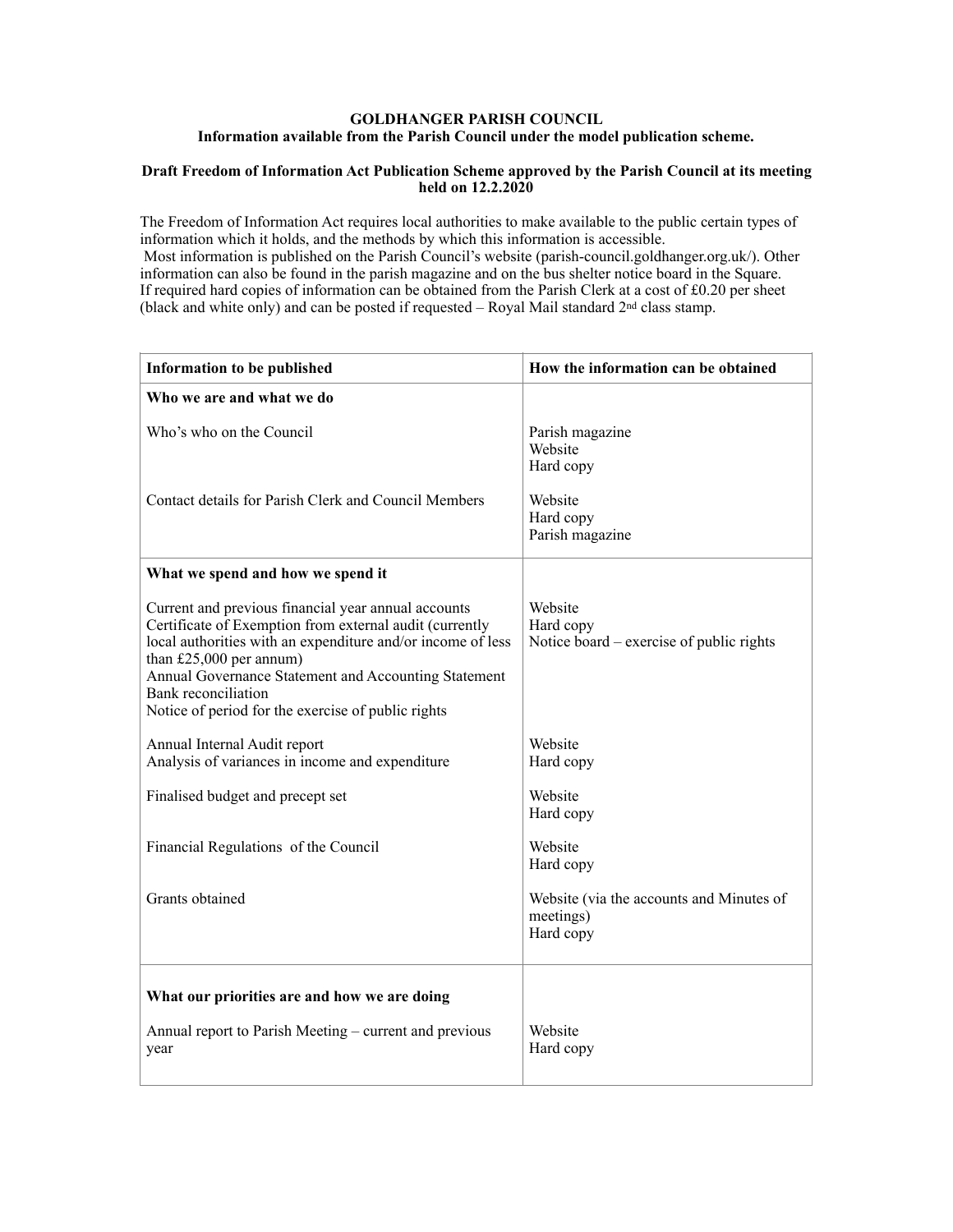| How we make decisions                                                                                                                                                    |                                                                                                                                           |
|--------------------------------------------------------------------------------------------------------------------------------------------------------------------------|-------------------------------------------------------------------------------------------------------------------------------------------|
| Timetable of meetings – current year                                                                                                                                     | Website<br>Hard copy                                                                                                                      |
| Agendas of meetings – current and previous year                                                                                                                          | Web site<br>Hard copy<br>Notice board (latest meeting only)                                                                               |
| Minutes of meetings – current and previous year                                                                                                                          | Web site<br>Hard copy                                                                                                                     |
| Brief report of most recent meeting                                                                                                                                      | Published in the Maldon Standard<br>newspaper (monthly) and also in the parish<br>magazine<br>Web site                                    |
| Responses to planning decisions - included in the<br>Council's Minutes - as above                                                                                        | Web site<br>Hard copy                                                                                                                     |
|                                                                                                                                                                          |                                                                                                                                           |
| Our policies and procedures                                                                                                                                              |                                                                                                                                           |
| Procedural Standing Orders                                                                                                                                               | Web site<br>Hard copy                                                                                                                     |
| Code of Conduct (The Parish Council has adopted the<br>Code of Conduct of Maldon District Council)                                                                       | Hard copy<br>Maldon District Council website                                                                                              |
| Policy statements - current:<br><b>Risk Assessments</b><br><b>Complaints Procedure</b><br><b>Publication Scheme</b><br>Privacy Notice and General Data Protection Policy | Web site<br>Hard copy                                                                                                                     |
| <b>Lists and Registers</b>                                                                                                                                               |                                                                                                                                           |
| Assets register                                                                                                                                                          | Web site<br>Hard copy                                                                                                                     |
| Register of Members' Interests                                                                                                                                           | Web site. These are published on Maldon<br>District Council's website and can be<br>accessed via the Parish Council website.<br>Hard copy |